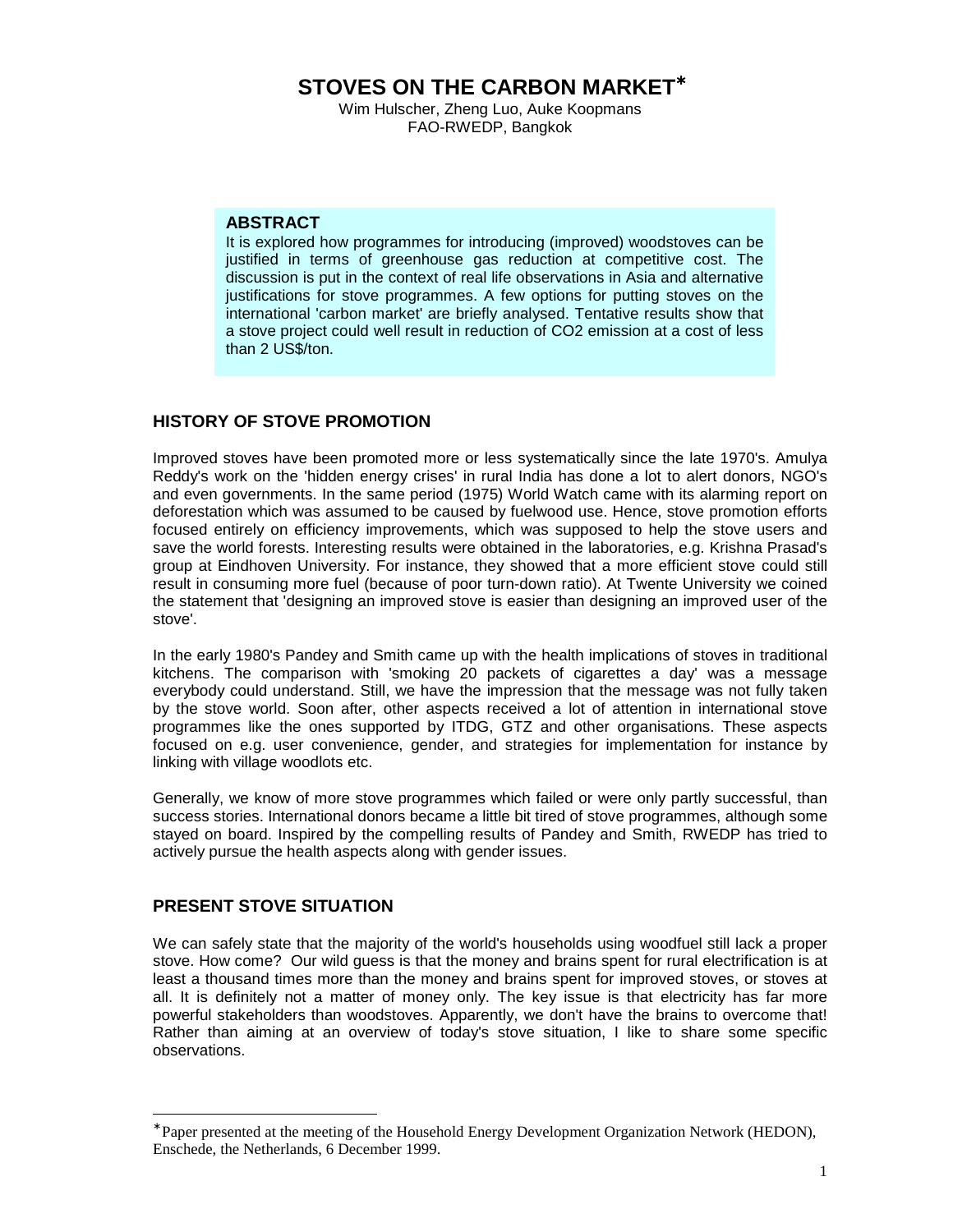In India, the Ministry of Non-Conventional Energy Sources (MNES) recently informed us that in their stove programmes priority is now given to women's health aspects rather than to efficiency. That means only stoves with chimneys are being promoted even when that sacrifices efficiency. Also extensive gender training was taken up.

In Vietnam, the Institute of Energy has developed a stove for rice straw. It is being successfully introduced by the Women's Organization. The beauty of the stove is that it combines increased efficiency (30%) with safety and health. Dry straw is highly flammable and when a proper stove was lacking, windows were kept closed to avoid wind entering the kitchen. Now, even poor farmers buy the stoves for cash. They are very much aware of the fuel savings which cuts expenses for buying fuel, and they enjoy the fresh air.

In Laos until one and a half year ago, virtually nobody in rural areas had a stove. People used simple tripods. Thanks to the Participatory Development and Training Center (PADETC), stoves are being introduced at a rate of more than 15,000 a year. The stoves save about 30% fuel and people buy them for cash. Many of the users appreciate the time saved for fuelwood collection, which they can now apply for productive work in cottage industries. In terms of CO2 saving for the atmosphere, the equivalence of the woodfuel saving by this stove programme would be closing down a 5 MW fossil fuel power plant.

Numerous North-American households use woodstoves for their main daily space heating needs. It is hardly known that per capita woodfuel consumption in North America is about the same as in South Asia [Hulscher, 1997]. One third of all that wood energy in North America is used in the domestic sector. The households avail of proper stove technology and the kitchens are not really smoky.

# **COMMON MISCONCEPTIONS ABOUT WOOD ENERGY**

#### Deforestation?

It is still assumed by many that woodfuel use is the main or general cause of deforestation. The assumption is inherited from the 'fuelwood gap theory' which assumed that all woodfuel was derived from forests. By know we know that roughly 2/3 of all fuelwood in Asia does not come from forests but rather from agriculture land, which fills the presumed gap. However, the assumption may still be welcome to illegal loggers and their accomplices as an alibi. RWEDP is trying to fight this misconception [RWEDP, 1997].

## Dirty?

Many people consider wood a dirty fuel. They have in mind the dirty kitchens and dirty hands. Gas and oil products are considered clean fuels. I do not agree. When I am in a street in Bangkok behind an old truck, I do not particularly think of diesel as a clean fuel. The point is that not the fuel is dirty or clean, it is the technology which makes the difference. Woodfuel with proper technology is clean.

#### Traditional/modern

Wood and other biomass energy technology is often described as either traditional or modern. This is misleading, because all sorts of technologies exist in between the two extremes. This applies to the domestic as well as the industrial sector.

#### Trapped in poverty?

It is widely assumed that people turn away from woodfuel when their income rises. This assumption is even fuelled by Worldbank reports, substantiated by misleading information. We can read slogans like 'biomass fuel traps people in poverty'. As already mentioned, per capita North America uses as much biomass energy as South Asia, whereas its per capita income is 40 times higher. Data from Thailand show that woodfuel use per capita increased by 68% in a period of 16 years when incomes tripled [Hulscher, 1997].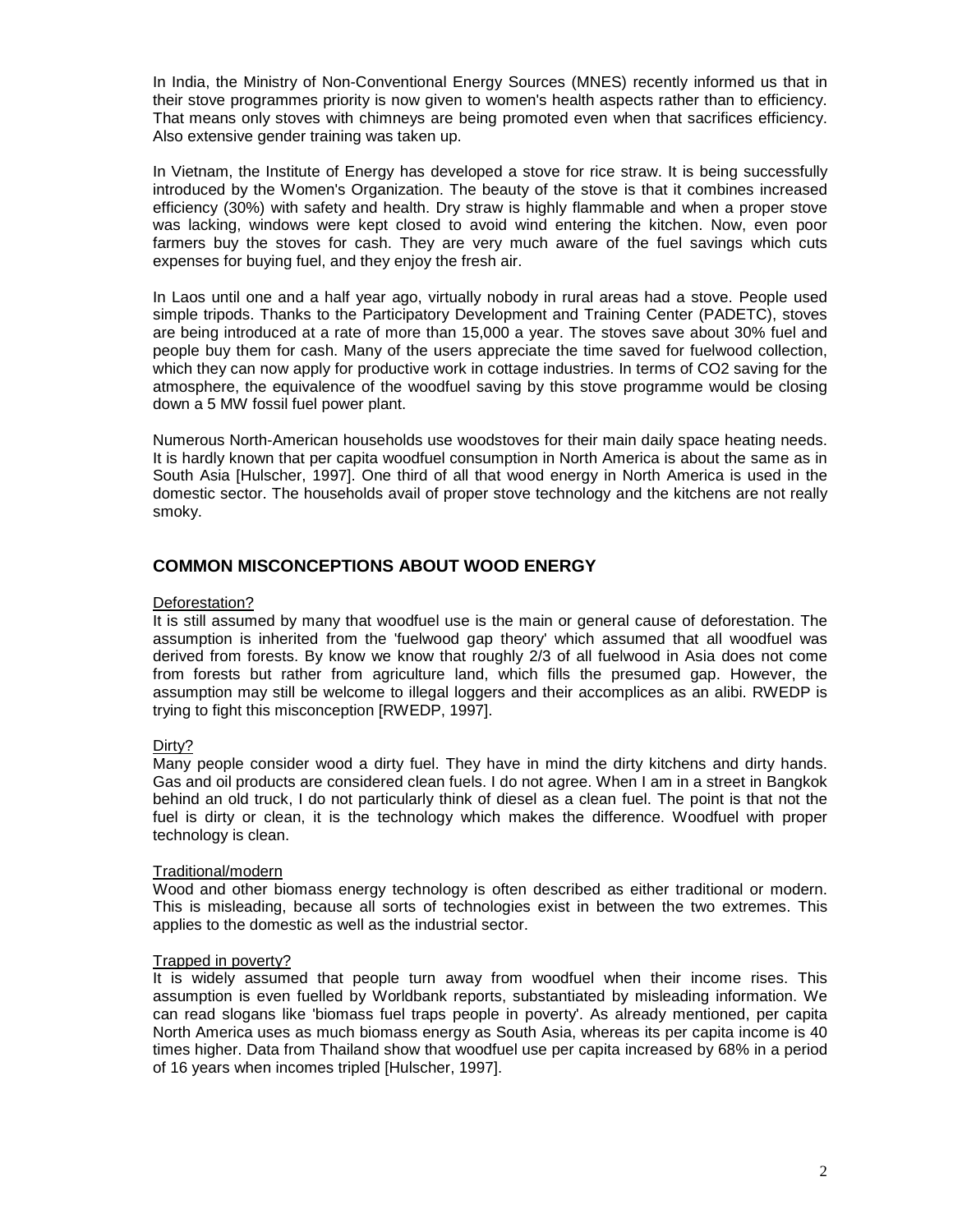#### Sustainability and emissions

Some people believe that using woodfuel always adds to emissions, because they overlook the re-growth of woodfuel. That is obviously wrong. What counts is the net emission of the total woodfuel cycle. It matters whether that cycle is sustainable, which means re-growth is at least as much as use. If the cycle is not sustainable, saving woodfuel, e.g. by using an improved stove, reduces net emissions. However, if the cycle is sustainable, saving woodfuel by an improved stove will not necessarily reduce net emissions, because the surplus wood will decompose by natural processes. Decomposition also results in emission of greenhouse gas (mainly CO2). For the actual emissions, also the degree of completeness of the combustion plays a role.

#### Our home garden

Even though gases diffuse world wide in the global atmosphere, sustainability is a concept applicable to localised areas. The reason is that woodfuel is not being shipped the world round, but rather stays within an area of, say, 20 km in diameter, or even less. Think of a home garden as the prime source of woodfuel, which is common in Bangladesh, Sri Lanka, Java and elsewhere. If the owner cuts a tree, space becomes available for a new tree to grow. If she cuts more than can re-grow in the home garden, the cycle is not sustainable. If she cuts less, the surplus wood will eventually die, decompose and emit greenhouse gases anyway. In the latter case, woodfuel use is sustainable and saving woodfuel would not necessarily matter for world climate. Hence, planet earth is our common home garden in terms of greenhouse gases, but not in terms of woodfuel supplies!

## **JUSTIFICATION OF STOVE PROGRAMMES**

The studies of Natarajan [Natarajan, 1999] of the National Council of Applied Economic Research (NCAER) in India show that the improved stove programmes in India have an economic return on investment of more than 200%. The calculations account solely for estimated consumer benefits in terms of fuel saving and producer benefits in terms of additional employment, leaving aside benefits of saved time, improved health and reduced greenhouse gas emissions. Still, the stove programmes are not considered successful. In a financial analysis from the user's point of view, the return on investment is negative because the users do not value fuel saving. It has been estimated [Venkata, 1999] that less than 1% of the total fuelwood used in India has been saved as a result of disseminating 23 million improved stoves in the last 16 years by the National Programme.

The studies of Wang and Smith [Wang & Smith, 1998] show that improving domestic energy is cost effective entirely based on health benefits. Additional benefits for greenhouse gas reduction are extra.

The example from the successful programme in Laos and elsewhere shows that under certain conditions improved stoves can pay for themselves in terms of time saved. Basically, fuelwood is still abundant in most places in Laos, but collecting it takes time. That time is more profitable when used for making handicrafts.

We observe that, depending on local conditions, stove programmes can be economic on three different and independent grounds, leaving aside additional grounds: fuel saving, health benefits, and time saving. Our question is now: Can a stove programme also be economic in terms of reducing greenhouse gases? Two years ago RWEDP has estimated [RWEDP, 1997] that woodfuel users in Asia save some 600 million ton of CO2 annually for the world community, by not using coal as an (hypothetical) alternative household fuel. Can we translate such information into a stove programme?

The important lessons from India and elsewhere have been that a stove programme in order to be self-propelling, requires personal benefits for the users which are being clearly perceived and appreciated by them. The (only?) alternative could be systematic interventions and/or campaigning for the sake of public interest. This is relevant for a 'greenhouse stove programme', as the target groups may not perceive world climate as a personal benefit.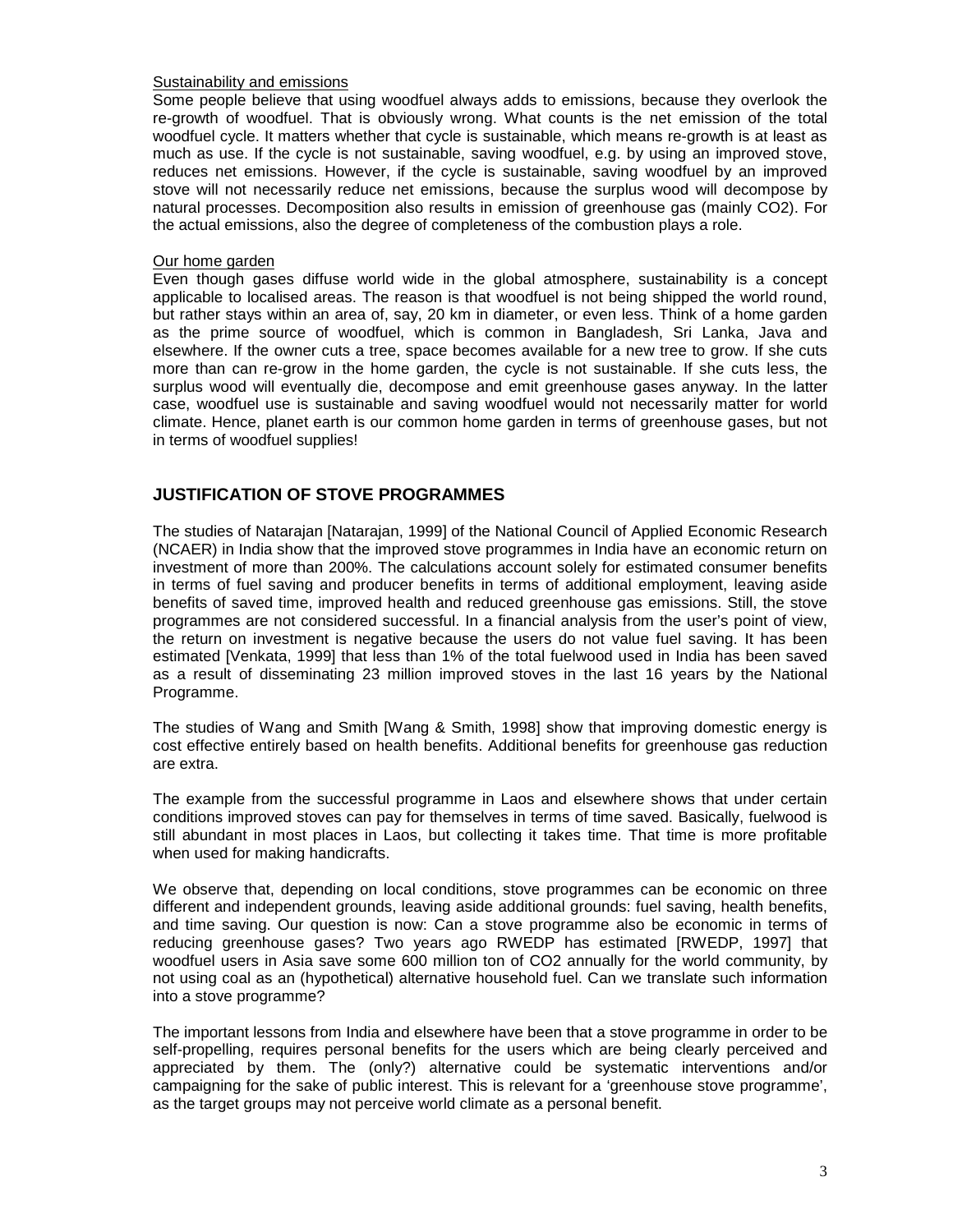# **CASES ON STOVES FOR GREENHOUSE MITIGATION**

Five different cases are analysed for proposing stove programmes on the carbon market. All cases are based on existing technologies, i.e. available stoves. New and highly relevant cases could arise when stove designs will be developed purposely for emission reduction [Grover, 1999].

## **Case I: Improved fuelwood stove under conditions of woodfuel scarcity (Thailand)**

This case applies to an area where domestic woodfuel use is not entirely sustainable, now or in the near future. That means more woodfuel is consumed than actually will re-grow in the area. This may apply, for instance to North-east Thailand, Nepal, Pakistan, and parts of Myanmar and Vietnam. Here, data from Thailand are used to analyse the case. For Thailand, fuel consumption data have been measured in detail, though emission data of wood stoves are not yet fully known.

Woodfuels are widely used in Thailand and consumption is still increasing. The 'traditional stove' represents an average of the common Thai bucket stoves based on fuelwood, which costs about 1.5 US\$ and has an average efficiency of 19.8%. Far less popular is the improved bucket stove (model RFD-2), even though it has an average efficiency of 28.7%, because it costs 4 US\$ and the potential user may not fully understand or appreciate its economies. However, it has been observed that users generally stick to the improved stove once they have experienced its benefits. Our exercise aims to analyse the costs and benefits of the improved fuelwood stove in terms of greenhouse gas saving. Thus, the marginal costs of the improved stove are to be charged to the greenhouse beneficiary (the 'carbon buyer' in a scenario of emission trading) and not to the user of the stove. Emissions of CO2, CO and CH4 have been measured for the improved Thai wood stove [Bhattacharya, 1999], but not for the traditional one. For the latter, data from Philippine stoves have been used [Smith, et al, 1991]. Emissions of N2O and TNMOC are not known and no impact difference has been assumed for the two stoves.

With the named assumptions, the results (Annex 2.I) show that the cost of the improved Thai bucket stove is justified by greenhouse gas savings when we attach a value of 0.8 US\$ to a ton of CO2 saved from the atmosphere. Note that programme costs have not yet been included in the estimate.

# **Case II: Improved fuelwood stove under conditions of woodfuel scarcity (India)**

This case is similar to Case I, but it is based on a more complete set of emission data for the stove under consideration [Smith, et al, 1999]. However, woodfuel consumption data are not available, and an assumption had to be made. For the assumption a conservative estimate has been taken, based on consumption data from Thailand. The result (Annex 2.II) shows a CO2 reduction cost of 1.2 US\$/ton. Note that programme costs have not yet been included in the estimate.

## **Case III: Improved fuelwood stove under sustainable woodfuel use (India)**

This case applies to areas where domestic woodfuel is used on a sustainable basis. That means as much wood re-grows as is being used as fuel, and any woodfuel being saved in that area would be left to decompose naturally, which process implies emitting CO2 anyway. So, in terms of CO2 there would be no gain from woodfuel saving and in the calculation no allowance is made for that. This situation applies to most areas in Asia, and may be elsewhere. It means that, as different from Case I and II, no greenhouse benefits are obtained from CO2 saving. The benefits are only from the reduction of other greenhouse gases, which in this case are the same as for case II. Like in case II, emission data are known, though for the consumption estimates had to be made. The results (Annex 2.III) show a CO2 reduction cost of 1.7 US\$/ton. Note that programme costs have not yet been included in the estimate.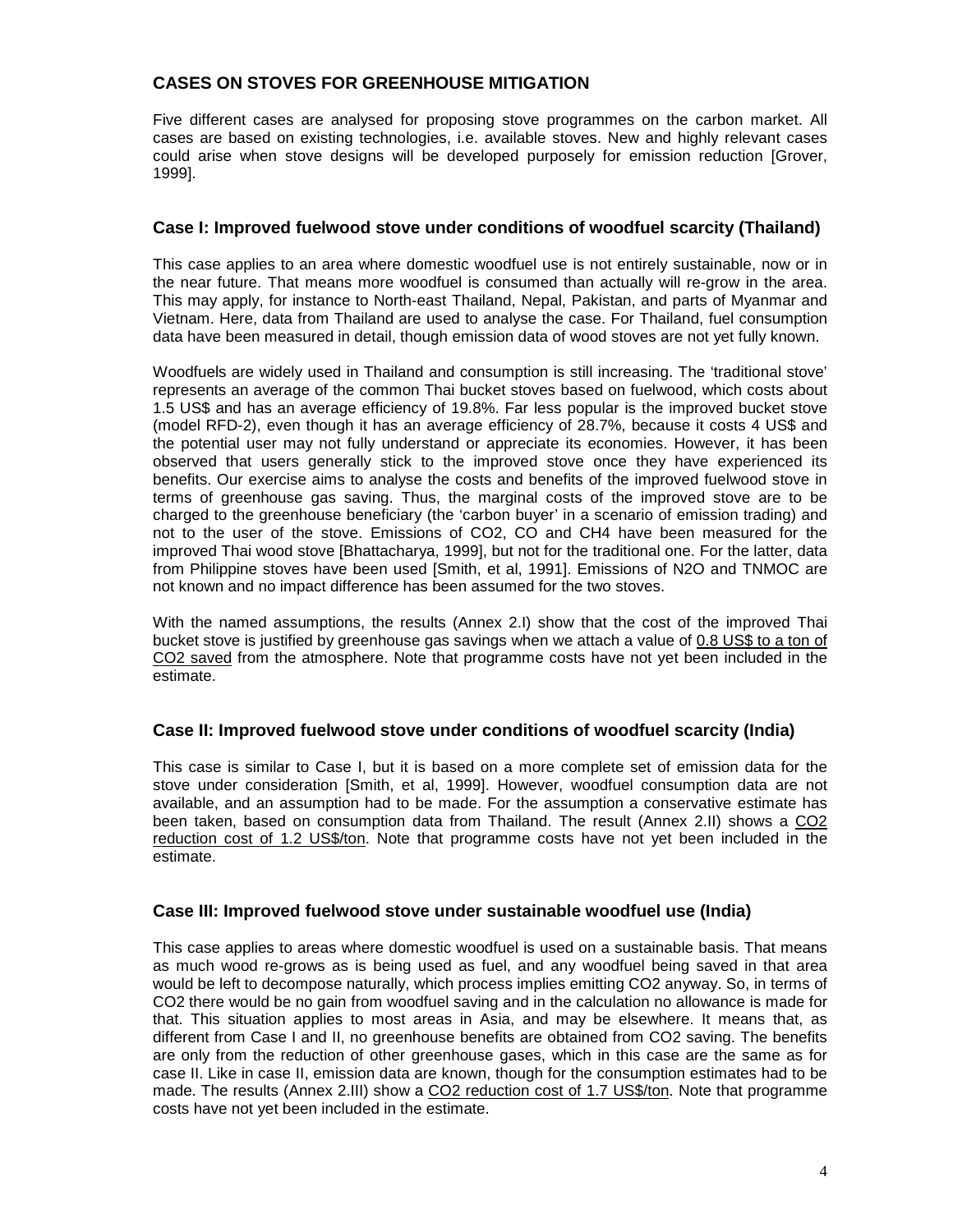## **Case IV: Improved charcoal stove under sustainable woodfuel use (Thailand)**

This case is similar to case I, though applied to charcoal rather than fuelwood. It is based on a more complete set of emission data for the charcoal fuel. A (conservative) estimate for the fuel consumption has been made. The results (Annex 2.IV) show a CO2 reduction cost of 1.2 US\$/ton. Note that programme costs have not yet been included in the estimate.

# **Case V: Substitution of coal by sustainable fuelwood (China)**

This case applies to an area where people use coal as a domestic fuel, particularly where the coal is of poor quality and largely consists of fines. Hence, users could be interested in switching to woodfuel. This may apply to certain areas in China, India and Vietnam. In China, the option may go along with policies to re-afforestate upstream river areas in order to prevent erosion and flooding. The case is based on woodfuel costs from a sustainable plantation [Hall, et al, 1993]. Emission data for both the coal and wood stoves are known [Zhang, et al, 1999] though estimates had to be made for the fuel consumption.

The results (Annex 2.V) show a negative cost for CO2 reduction of 4.8 US\$/ton CO2 by the substitution, because wood as a fuel is cheaper than coal, whereas the stove prices are the same for wood and coal. The exact result would further depend on local conditions for the plantation. One-time carbon sequestration by the growing trees will add to the benefit. For a detailed calculation, the emissions from woodfuel harvesting and processing versus coal mining and processing should also be taken into account. Note that programme costs have not yet been included in the estimate.

#### **Summary of cases**

| Case           | improvement    | supply      | example  | CO2 red.      | CO <sub>2</sub> red.  |
|----------------|----------------|-------------|----------|---------------|-----------------------|
|                |                |             |          | Ton/ lifetime | $\sqrt{\frac{2}{10}}$ |
|                | wood stove     | scarce      | Thailand | 3.0           | 0.8                   |
| Ш              | wood stove     | scarce      | India    | 4.3           | 1.2                   |
| $\mathbf{III}$ | wood stove     | sustainable | India    | 3.0           | 1.7                   |
| IV             | charcoal stove | sustainable | Thailand | 2.9           | 1.2                   |
| V              | wood for coal  | sustainable | China    | 1.8           | $-4.8$                |

# **DISCUSSION OF OPTIONS**

The above cases show that wood stove programmes can help reduce greenhouse gases at basic costs of less than 1.7 US\$/ton CO2 (apart from programme costs). More detailed estimates can be made, and also the overhead costs of a stove programme should be accounted for. The basic results are quite attractive under current market conditions, as many greenhouse projects are being undertaken at costs of 5US\$/ton CO2 and more. Hence, it is found that woodstove programmes can be economic on four different and independent arguments, as summarised below. Of course, all arguments 1-4 can be put together to make an even stronger case. Different stove promoters (e.g. governments, NGOs, donor countries) may be interested in different combinations of arguments. Some donors may even be interested in the full set of justifications.

## **1) fuel saving**

The fuel saving argument will work in area's where users pay money for the fuel they need (cf. the rice straw stoves in Vietnam). It would still require dedicated efforts from local organisations to overcome initial barriers.

#### **2) time saving**

The time saving argument will work in area's where users value their time, e.g. for income earning opportunities. Again, efforts from local organisations will be necessary to overcome initial barriers.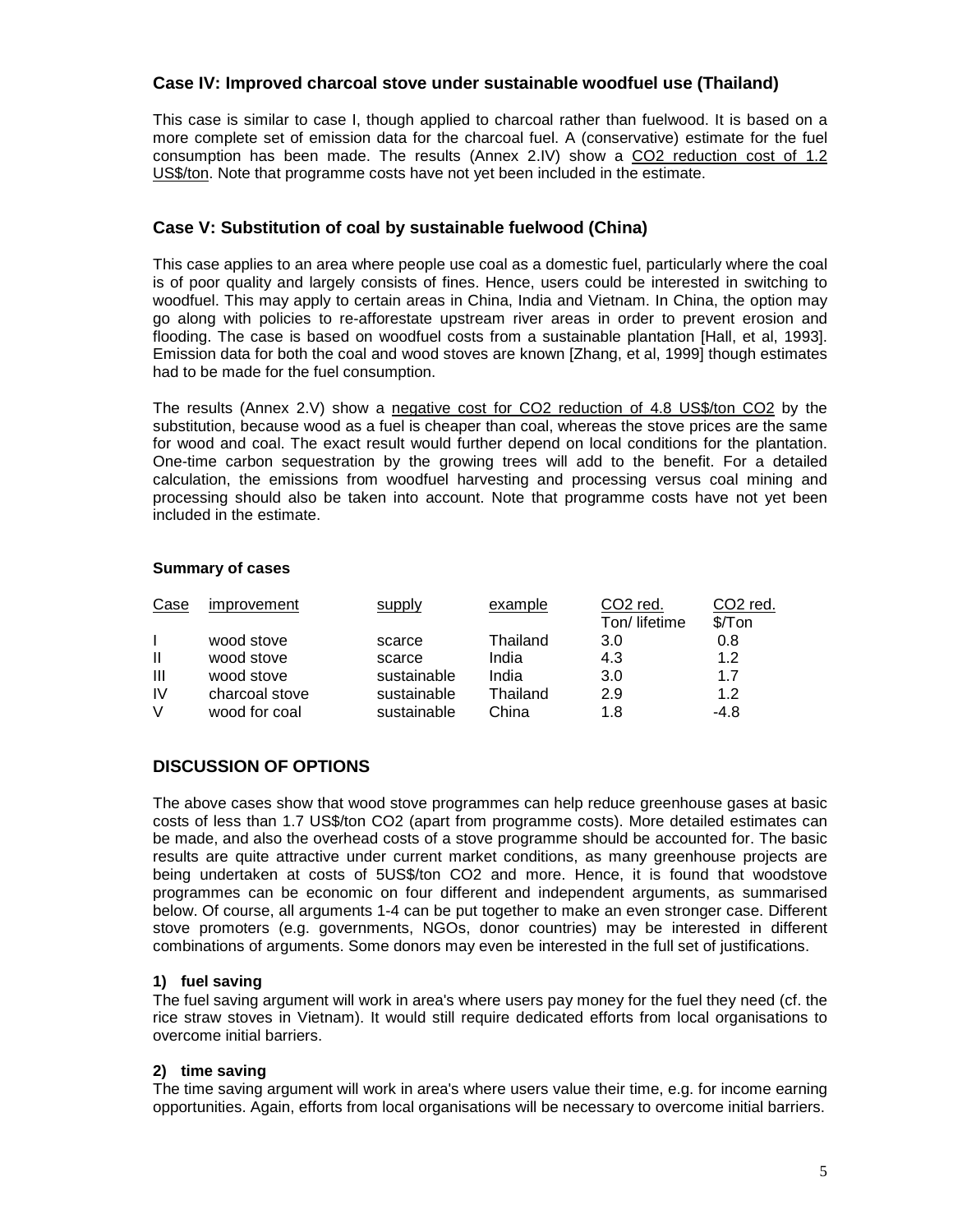#### **3) health benefits**

The health saving argument would need internalising external benefits (health) into domestic energy programmes. This requires estimating benefits in economic terms as well as raising awareness amongst governments, international organisations, etc.

#### **4) greenhouse gas saving**

The greenhouse gas saving argument opens up a new approach to stove programmes. The argument is promising because the need for internalisation of externalities (global climate change) is being accepted in energy portfolio's. Some Annex 1 countries of the Kyoto Protocol have already voluntary engaged in pilot projects and/or Activities Implemented Jointly (AIJ) at CO2 reduction costs of 5US\$/ton and more [VROM, 1998]. In the current dynamic market for CO2 reduction costs it can be attractive to opt for a reduction project of short duration. A woodstove project would basically have a duration of only 2 years (apart from preparation and evaluation time), whereas many other greenhouse projects, including e.g. biogas projects, need a duration of 15 years or more.

# **OUTLINE OF A STOVE PROJECT FOR THE CARBON MARKET**

Some industrialised countries have already engaged in Activities Implemented Jointly (AIJ) in order to gain experience and/or prepare for international carbon trading, Clean Development Mechanism (CDM), etc. A greenhouse project for, say, 1 million improved stoves could be proposed for such interest. A 'greenhouse stove project' will differ from conventional stove projects in the sense that the criteria for success do not include development objectives, sustainability, etc, though they may be very much appreciated as additional benefits. Rather, the only criterion for success is that the households do use the improved stoves during the agreed period.

Here, a project is designed according to Case I above, for Thailand as an example. Common wood and charcoal stoves are already widely bought in this country, but the main barrier to the introduction of improved stoves is the cash requirement. At this point the greenhouse funding should come in. The target area may be North-east Thailand which is relatively poor. Thailand's Department of Energy Development and Promotion (DEDP) wishes to introduce 5 million improved stoves anyway, but it may not have the means to implement that. The greenhouse stove project would then consist of the following activities.

## 0) Preparatory measurements

Emissions of traditional stoves must be measured in laboratory tests, and for the improved stove the emission data must be complemented with N2O and TNMOC. The test results will imply a go/no-go for the project. The testing could be completed within three months by one person. Checks should be made on the role of CO2 in the overall GWP, in order to establish to what extend the case would depend on sustainability of the woodfuel. It is anticipated that in any case greenhouse benefits can be achieved at a cost of maximum 1.6 US\$/ton CO2 equivalent, whether or not the woodfuel supply conditions are sustainable (cf. the results of both case I and IV above).

## 1) Defining the baseline situation.

Proper sampling methods must be designed and implemented in order to define the baseline in terms of current stove use and emissions. Emission measurement techniques must be applied. Time period required about 6 months by two experts.

## 2) Design of method for production and dissemination of improved stoves.

Generally, energy subsidies are not what one wants to advocate (though in most countries they are still being provided to fossil fuel based energy). However, an option for implementing the greenhouse stove programme would be to compensate the stove producers for the extra costs of producing an improved stove (2.5 US\$ per stove extra) so that they can be marketed for the same price as the common stoves. Hence, a way of implementing the stove programme is to come to agreements with the stove manufacturers. Currently, the manufacturers are not really interested in producing improved stoves, because these are hard to sell for the price of 4 US\$. The agreement should imply that the manufacturer is compensated the equivalence of 2.5 US\$ out of the project budget for each improved wood stove which he produces and sells for the old price of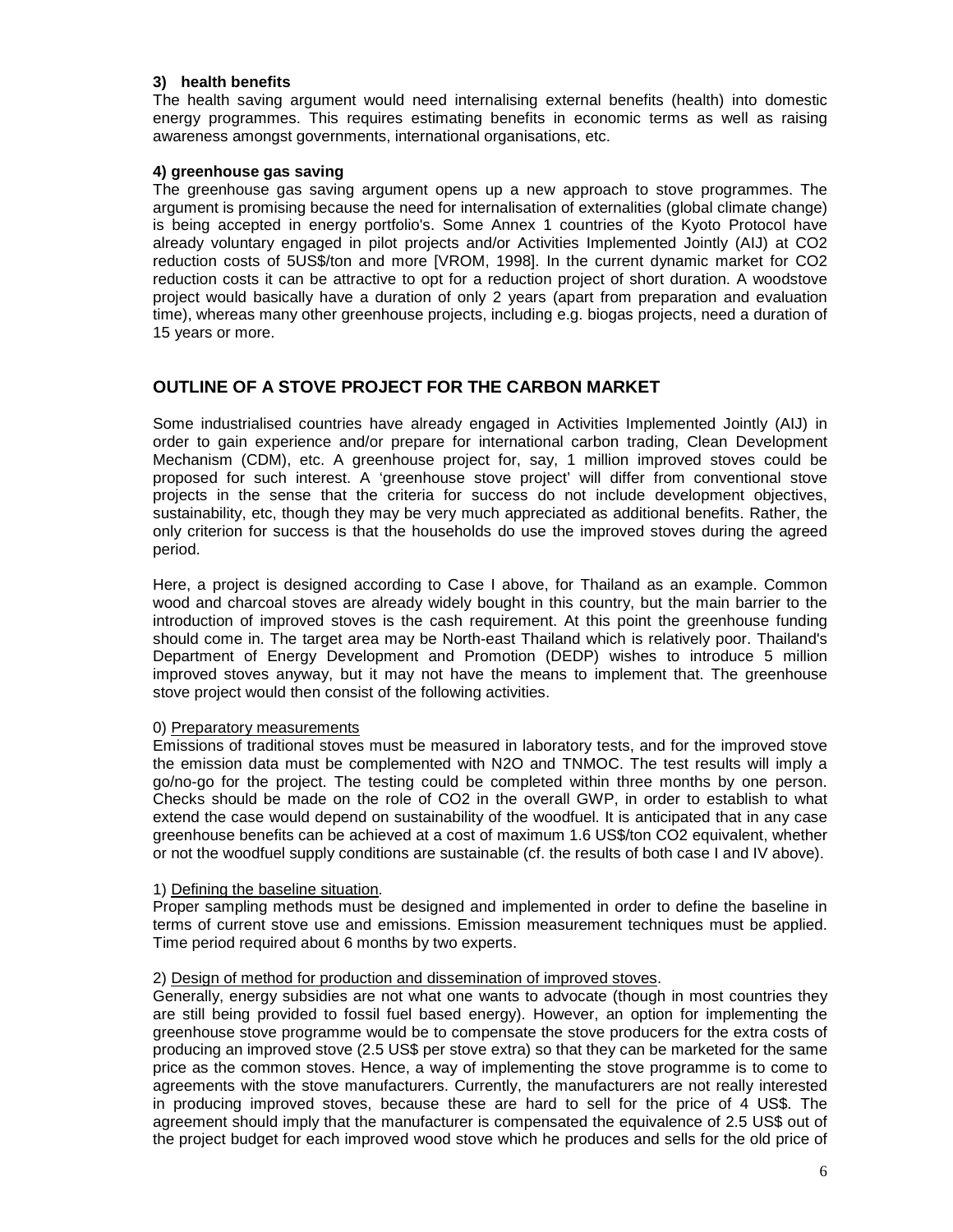1.5 US\$. One way of implementing the compensation to the stove manufacturers can be to not pay in cash but rather in the form of supplying the stove metal encapsulation. The encapsulation represents a big share of the extra stove production costs. The encapsulation could be labelled so as to be identifiable for the buyers.

The agreement with the manufacturers could further imply that the manufacturer stops producing the old wood stoves. Virtually all major stove manufacturers in the region (about 50) will have to be addressed. The majority of them already avail of the skills to produce the improved stoves, but some may need additional training. Awareness and information campaigns to the general public, explaining the benefits of a labelled stove, can further support the actions. The activities indicated for this stage of the project may require 9 months for 3 experts.

3) Starting up production and marketing of 1 million wood stoves may take a period of 6 months. In this period, records and regular checks have to be made by 3 project experts.

4) Utilising the stoves is to be for a period of (at least) 2 years. In this period, which can start at the same time as the previous stage, records and regular checks have to be made by 3 project experts.

5) Measuring the results of the project in terms of stove use and emissions, again, should be done by taking proper samples in the area of dissemination of the improved stoves. It may be realistic to not aim for a success rate of 100% but rather, say, 75%. Two experts will be needed for up to 2 years after completion of the previous stage of the project.

Hence, the project for 1 million improved wood stoves would take about 5 years in total. The budget can be estimated as follows. The extra cost of improved wood stove production is set at 2.5 million US\$ (1 million times 2.5 US\$). A success rate of 75% will be targeted. The project costs include 180 expert months, as well as an operational budget for training, travels and publication campaigns (see Annex 3). These project costs may be estimated at 0.8 million US. The total project for 1 million stoves would then cost 3.3 million US\$. The CO2 saving can be estimated as 750,000 times 3.0 ton per stove during its lifetime, which is 2.25 million ton. The CO2 reduction costs, including the full programme costs, will then be 3.3/2.25=1.5 US\$/ton.

## **CONCLUSION**

A woodfuel stove project could well be put on the international 'carbon market' at competitive cost for greenhouse gas emission reduction. As an example, a project for introduction of 1 million improved bucket stoves in North-east Thailand in order to save 2.3 million ton of CO2 could be implemented in about 5 years at a total cost of about 3.3 million US\$. This will result in a cost of 1.5 US\$/ton CO2 reduction. Other projects at acceptable CO2 reduction costs can also be feasible, like substituting existing coal stoves by wood stoves. New and highly relevant cases could arise when stove designs will be developed purposely for emission reduction.

## **REFERENCES**

- Bhattacharya, S. C., et al, 1999, Emissions from Biomass Energy Use in Some Selected Asian Countries (forthcoming)
- Fuglestvedt J.S., et al, Direct and indirect global warming potentials of source gases, CICERO Report 1994-1, Oslo 1994, p. 69
- Grover, P. D., 1999, Cost Estimates for a 'Dream Stove' for Asia, RWEDP, Wood Energy News, Vol.14 No.3 (forthcoming)
- Hall, D. O. et al, 1993, Biomass for Energy: Supply prospects, chapter 14 of "Renewable Energy sources for fuels and electricity", published by Earthscan Publications Ltd, London, 1993
- Hulscher, W., 1997, Fuel Complementation Rather than Substitution, RWEDP, Wood Energy News Vol.12 No.2
- Natarajan, I., 1999, Social Costs and Benefits of the National Programme on Improved Chulha, RWEDP, Wood Energy News Vol.14 No.2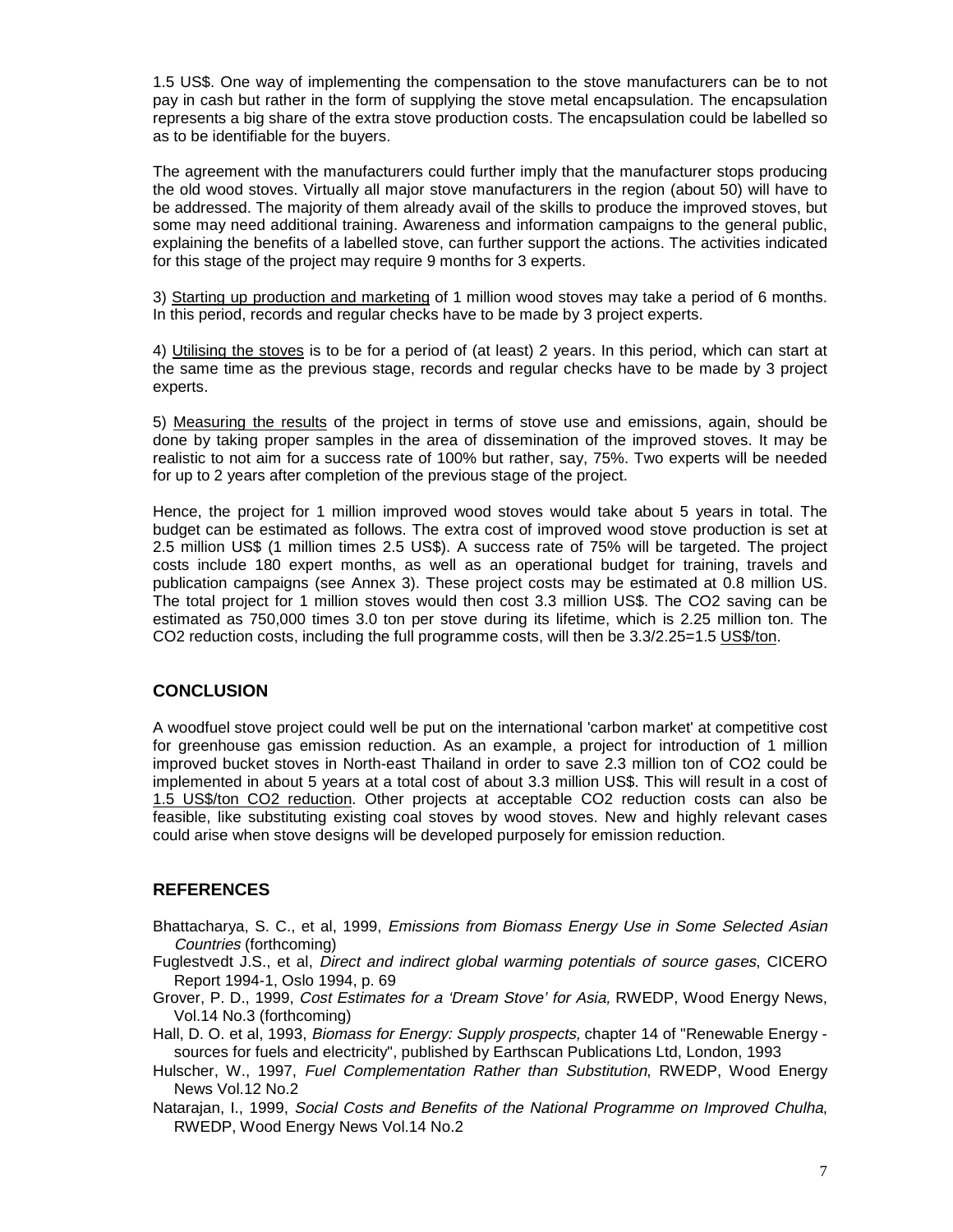- Natarajan, I., 1999, Improved Chulha Programme Does It Really Benefit the Poor?, RWEDP, Wood Energy News Vol.14 No.3 (forthcoming)
- RWEDP, 1997, Regional Study on Wood Energy Today and Tomorrow in Asia, RWEDP, Field Document No.50
- Smith, K. R., et al, 1999, Household Stoves in India, prepared for Office of Research and Development of U.S. Environmental Protection Agency
- Smith, K. R., et al, 1991, Greenhouse Gases from Biomass and Fossil Fuel Stoves in Developing Countries: A Manila Pilot Study, Chemosphere, vol. 26, Nos. 1-4
- Venkata R. P., 1999, Policies, Institutions and Biomass Fuels, RWEDP, Wood Energy News Vol.14 No.3 (forthcoming)
- VROM (Ministry of Housing, Spatial Planning and the Environment, the Netherlands), 1998, The Netherlands's Programme on Activities Implemented Jointly
- Wang, X. D. & Smith, K. R., 1998, Near-term Health Benefits of Greenhouse Gas Reductions: A Proposed Method for Assessment and Application to China, WHO/EHG/98.12, Office of Global and Integrated Environmental Health of World Health Organization
- Zhang, J., et al, 1999, Greenhouse Gases and Other Airborne Pollutants from Household Stoves in China: A Database for Emission Factors, Atmospheric Environment (forthcoming)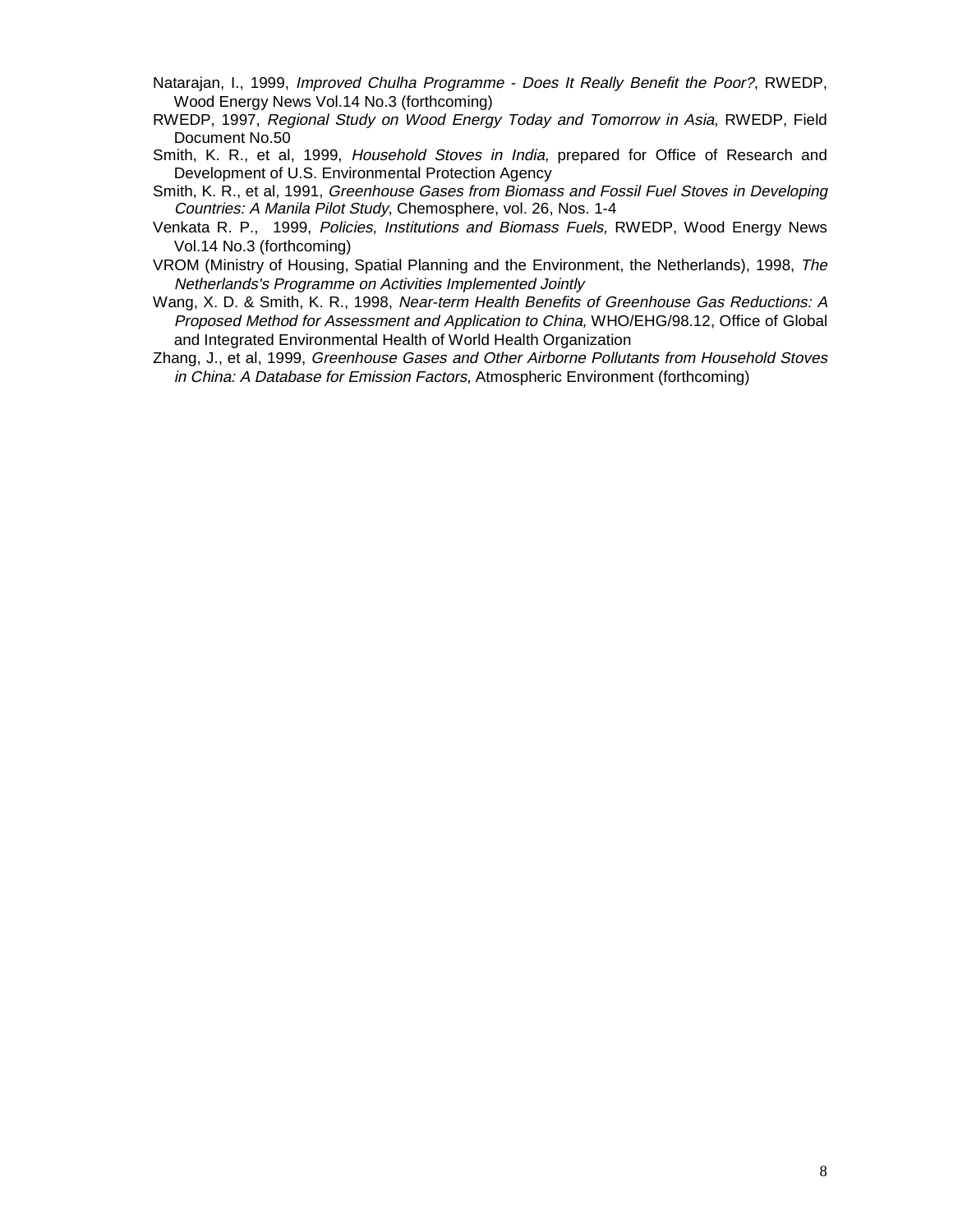# **General data and assumptions**

# **A. GWP of GHGs**

Global warming potentials of various greenhouse gases for different time horizons (according to IPCC results and more recent estimates)

| Greenhouse gas                         | 20<br><b>vears</b> | 50<br>vears | 100<br>vears | 200<br>vears | 500<br>vears |
|----------------------------------------|--------------------|-------------|--------------|--------------|--------------|
| CO <sub>2</sub>                        |                    |             |              |              |              |
| $CH4$ (direct effect)                  | 35 <sub>1</sub>    | 19          | 11           |              | 4            |
| CH <sub>4</sub> (ind. indirect effect) | 71                 | 39          | 23           | 15           | 8            |
| N <sub>2</sub> O                       | 260                | 270         | 270          | 240          | 170          |
|                                        |                    | 4           | っ            |              |              |

(Source: Fuglestvedt et al. 1994)

The GWP of one molecule of CO2 is set  $=1$ , to which the GWP of other gases are placed in relation. For instance, in a period of 20 years, one molecule of CH4 causes a direct warming effect which corresponds to that of 35 molecules of CO2.

For all cases in Annex 2, the time horizon of 20 years has been applied.

# **B. Assumptions**

- 1. The average actual delivered energy needed for a household of four people is 4.4 GJ/year. This figure is based on measurements in Thailand (Case I).
- 2. The life time of stoves in all the cases is 2 years.
- 3. Molecular weight of TNMOC is 18 per carbon atom and its GWP is: one molecule of TNMOC causes a warming effect which corresponds to that of 12 molecules of CO2.

# **B. Calculation**

- 1. Fuel consumption (kg/year) =  $(4.4 \text{ GJ}$  effective x 1000) / (stove efficiency) / (fuel heating value)
- 2.  $\,$  GWP (in CO2 equivalent, kg/year) =  $\sum$ [GWP $_{\rm i}$  x emission factor $_{\rm i}$  x (molecule weight CO2 / molecule weight $_1$ ]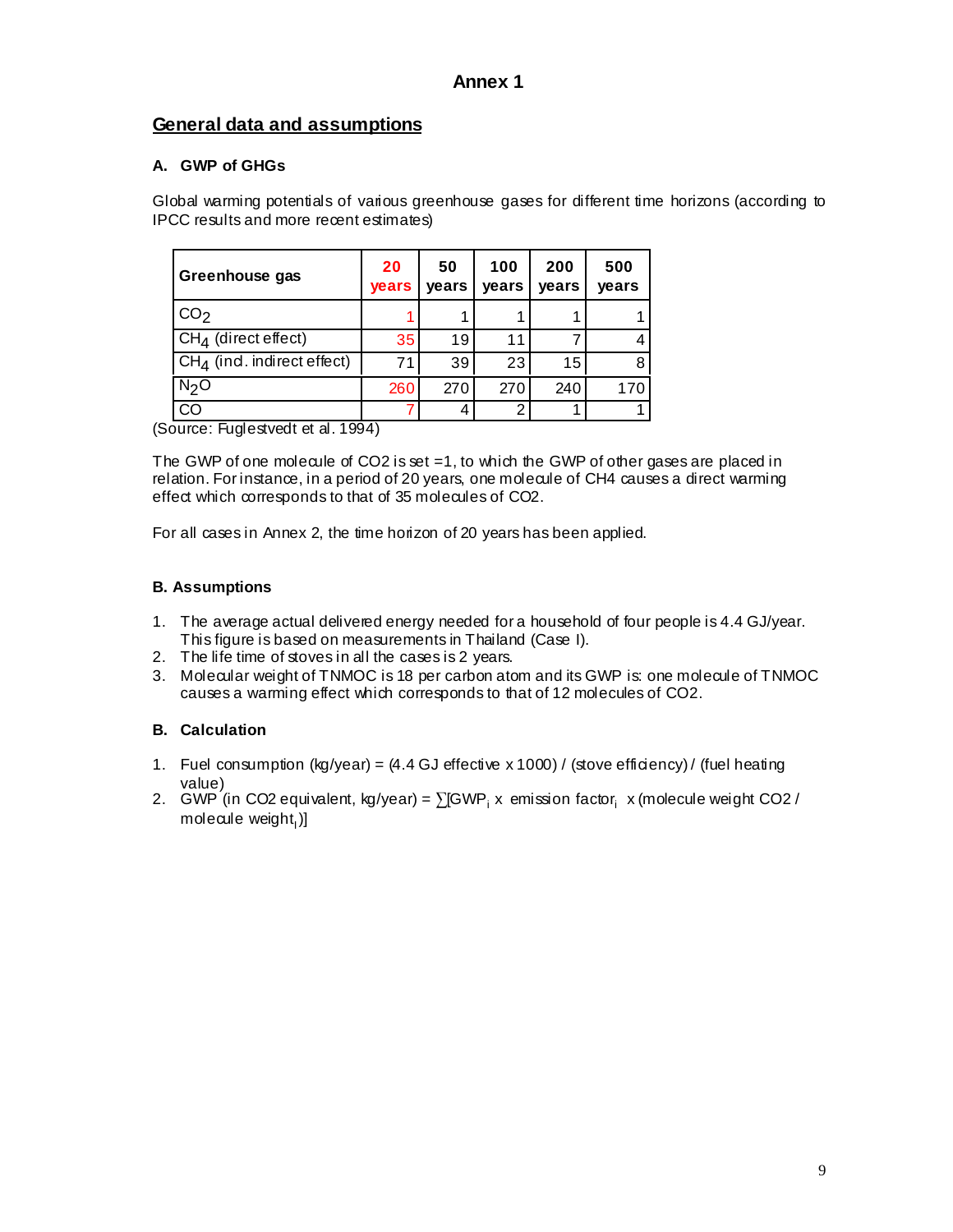#### **Annex 2 Cases I-V**

|                |                                                                                                                                                                                                                                         | ,,,,,,,,,,,,,,,,,<br>Thai bucket stove |                                                                                                |         |  |  |  |  |  |  |
|----------------|-----------------------------------------------------------------------------------------------------------------------------------------------------------------------------------------------------------------------------------------|----------------------------------------|------------------------------------------------------------------------------------------------|---------|--|--|--|--|--|--|
|                | <b>FUELWOOD - non-sustainable use</b>                                                                                                                                                                                                   | Trad.                                  | Impr.                                                                                          | $+/-$   |  |  |  |  |  |  |
|                | Stove price in US\$                                                                                                                                                                                                                     | 1.5:                                   | 4.0                                                                                            | 2.5     |  |  |  |  |  |  |
| $\overline{2}$ | Stove efficiency in %                                                                                                                                                                                                                   | 79.8                                   | $\overline{28.7}$                                                                              | 9       |  |  |  |  |  |  |
| 3              | Stove lifetime in years                                                                                                                                                                                                                 | 2.                                     |                                                                                                |         |  |  |  |  |  |  |
| 4              | Fuel heating value in MJ/kg                                                                                                                                                                                                             | $750$ :                                | <b>75.0</b>                                                                                    |         |  |  |  |  |  |  |
| $\overline{5}$ | Average effective energy delivered in GJ/year [a]                                                                                                                                                                                       | $\overline{4.4}$                       | $-4.4$                                                                                         |         |  |  |  |  |  |  |
| $\overline{6}$ |                                                                                                                                                                                                                                         | $7488$ :                               | "1026"                                                                                         | 461     |  |  |  |  |  |  |
| $\overline{7}$ |                                                                                                                                                                                                                                         | $50^{\circ}$                           | 50                                                                                             |         |  |  |  |  |  |  |
| 8              | Fuel consumption kg/year [b]<br>Carbon content of the fuel in %<br>Emission factor in g per kg dry fuel<br>ſd                                                                                                                           |                                        |                                                                                                |         |  |  |  |  |  |  |
|                | CO2 (mw=44, GWP=1)                                                                                                                                                                                                                      | 1620                                   |                                                                                                |         |  |  |  |  |  |  |
|                | CH4 (mw=16, GWP=35)                                                                                                                                                                                                                     | $9.00$ :                               | 73.8                                                                                           |         |  |  |  |  |  |  |
|                | CO (mw=28, GWP=7)                                                                                                                                                                                                                       | 99.5                                   | 68.8                                                                                           |         |  |  |  |  |  |  |
| 9              | Global Warming Potential in CO2 equivalent, in kg per year [d]<br>Carbon unaccounted for in kg per year (in ash and/or as PIC)<br>CO2 emission reduction over lifetime of an improved stove in kg [10]<br>CO2 emission reduction over l |                                        |                                                                                                | 1524    |  |  |  |  |  |  |
| 10             |                                                                                                                                                                                                                                         |                                        |                                                                                                |         |  |  |  |  |  |  |
| 11             |                                                                                                                                                                                                                                         |                                        |                                                                                                | 3049    |  |  |  |  |  |  |
| 12             | CO2 reduction costs in US\$/ton<br>[e]                                                                                                                                                                                                  |                                        |                                                                                                | $0.8\,$ |  |  |  |  |  |  |
|                |                                                                                                                                                                                                                                         |                                        |                                                                                                |         |  |  |  |  |  |  |
| Notes          | fuel burning rate g/min (measured)                                                                                                                                                                                                      | 28.4                                   | 17.9                                                                                           |         |  |  |  |  |  |  |
| [a]            | total cooking time per day in hour (estimate)                                                                                                                                                                                           | 2.5                                    | 2.5                                                                                            |         |  |  |  |  |  |  |
|                | effective energy delivered in GJ/year (rate*time*heating value*efficiency)                                                                                                                                                              | 4.6                                    | 4.2                                                                                            |         |  |  |  |  |  |  |
|                | average effective energy delivered in GJ/year                                                                                                                                                                                           | 4.4                                    |                                                                                                |         |  |  |  |  |  |  |
| [b]            | cons=energy delivered/heating value/efficiency                                                                                                                                                                                          |                                        |                                                                                                |         |  |  |  |  |  |  |
| [c]            | emission factors of traditional stove assumed the same as measured in Philippines<br>emission factors of improved stoves measured in Thailand                                                                                           |                                        |                                                                                                |         |  |  |  |  |  |  |
|                | emission factors N2O and TNMOC for both stoves not known - no impact assumed                                                                                                                                                            |                                        |                                                                                                |         |  |  |  |  |  |  |
| [d]            | GWP=f uel times emission factor times GWP of CO2, CH4 and CO                                                                                                                                                                            |                                        |                                                                                                |         |  |  |  |  |  |  |
| [e]            | marginal stove cost / CO2 reduction                                                                                                                                                                                                     |                                        |                                                                                                |         |  |  |  |  |  |  |
|                |                                                                                                                                                                                                                                         |                                        | based on the principle that the carbon buy er pays for the marginal cost of the improved stove |         |  |  |  |  |  |  |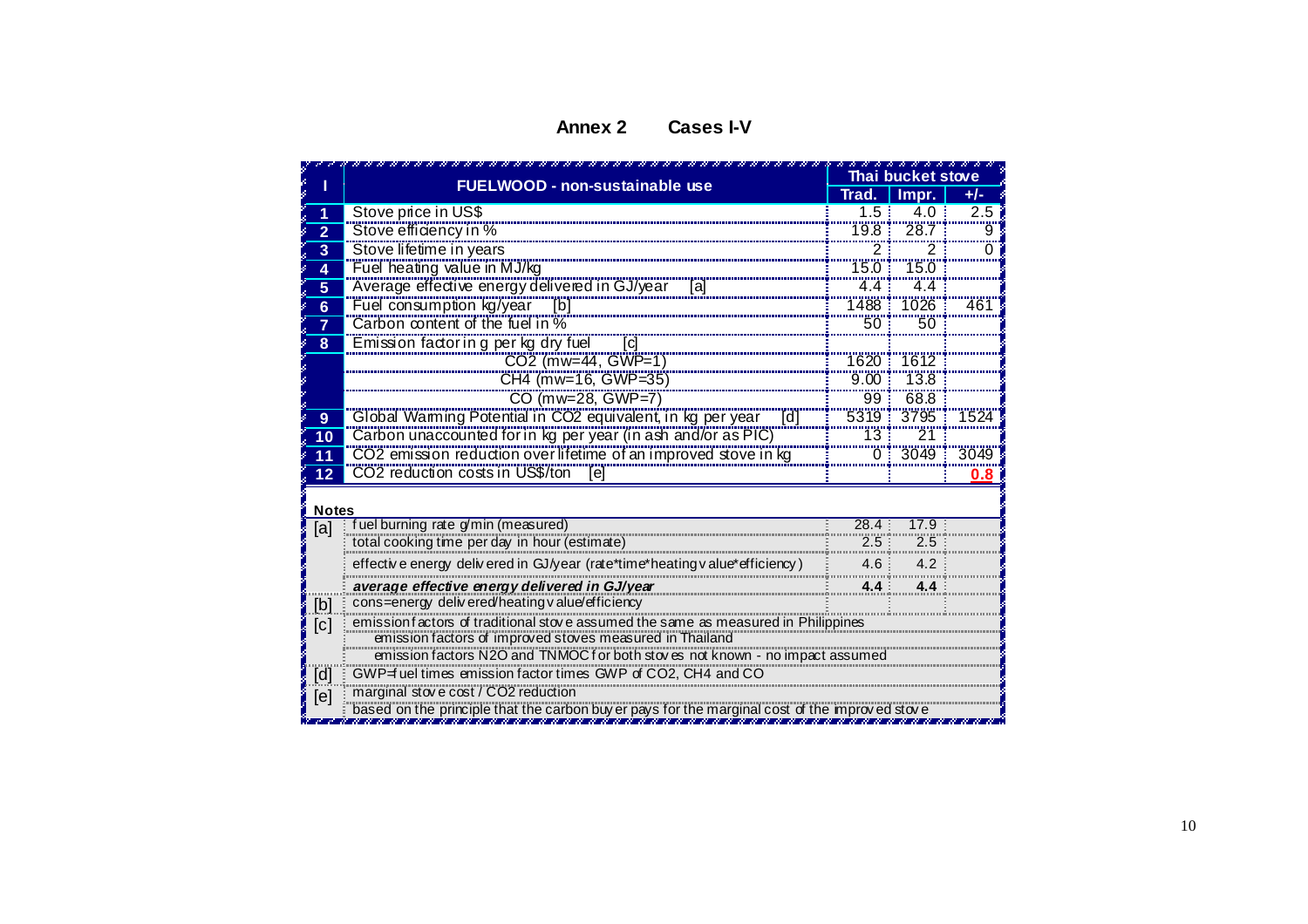|                     | <b>FUELWOOD - non-sustainable use</b>                                                                         | <b>Indian stove</b>  | [a]       |                   |  |  |  |  |
|---------------------|---------------------------------------------------------------------------------------------------------------|----------------------|-----------|-------------------|--|--|--|--|
|                     |                                                                                                               | Trad.                | Impr.     | $+/-$             |  |  |  |  |
|                     | Stove price in US\$                                                                                           | Ωi                   | $5.0^{1}$ | 5.0               |  |  |  |  |
| 2                   | Stove efficiency in %                                                                                         | 18.10                | 25.70     | 7.60 <sup>i</sup> |  |  |  |  |
| 3                   | Stove lifetime in years                                                                                       | n.a.                 |           | n.a.              |  |  |  |  |
| 4                   | Fuel heating value in MJ/kg                                                                                   | $15.1^{\frac{1}{2}}$ | 15.1      |                   |  |  |  |  |
| 5                   | Fuel consumption kg/year [b]                                                                                  | 1610                 | 1134      | 476               |  |  |  |  |
| $6\phantom{a}$      | Carbon content of the fuel in %                                                                               | $50\overline{5}$     | 50        |                   |  |  |  |  |
| $\overline{7}$      | Emission factor in g per kg dry fuel<br>[c]                                                                   |                      |           |                   |  |  |  |  |
|                     | CO2 (mw=44, GWP=1)                                                                                            | 1374:                | 1373      |                   |  |  |  |  |
|                     | CH4 (mw=16, GWP=35)                                                                                           | 9.40                 | 4.11      |                   |  |  |  |  |
|                     | N2O (mw=44, GWP=260)                                                                                          | $\overline{0.18}$    | 0.28      |                   |  |  |  |  |
|                     | CO (mw=28, GWP=7)                                                                                             | 64.70                | 63.61     |                   |  |  |  |  |
|                     | TNMOC (mw=18, GWP=12)                                                                                         | $9.65\frac{1}{2}$    | 9.78      |                   |  |  |  |  |
| 8                   | Global Warming Potential in CO2 equivalent, in kg per year<br>[d]                                             | 5345:                | 3205      | 2139!             |  |  |  |  |
| 9                   | Carbon unaccounted for in kg per year (in ash and/or as PIC)                                                  | 135.                 | 101       |                   |  |  |  |  |
| 10                  | CO2 emission reduction over lifetime of improved stove in kg                                                  |                      | 4278      | 4278              |  |  |  |  |
|                     | CO2 reduction costs in US\$/ton<br>ſel                                                                        |                      |           |                   |  |  |  |  |
|                     |                                                                                                               |                      |           |                   |  |  |  |  |
| <b>Notes</b><br>Tal |                                                                                                               |                      |           |                   |  |  |  |  |
| [b]                 | Indian stove: trad=Acacia-3 rock; Impr.=Acacia-improved metal stove                                           |                      |           |                   |  |  |  |  |
| [c]                 | assuming 4.4 GJ effective energy per year for a family of 4 (cf. note a for case I)<br>data from measurements |                      |           |                   |  |  |  |  |
| [d]                 | fuel times emission factor times GWP of CO2, CH4, N2O, CO, and TNMOC                                          |                      |           |                   |  |  |  |  |
| $\overline{[e]}$    | marginal stove cost / CO2 reduction                                                                           |                      |           |                   |  |  |  |  |
|                     | based on the principle that the carbon buy er pays for the marginal cost of the improved stove                |                      |           |                   |  |  |  |  |
|                     |                                                                                                               |                      |           |                   |  |  |  |  |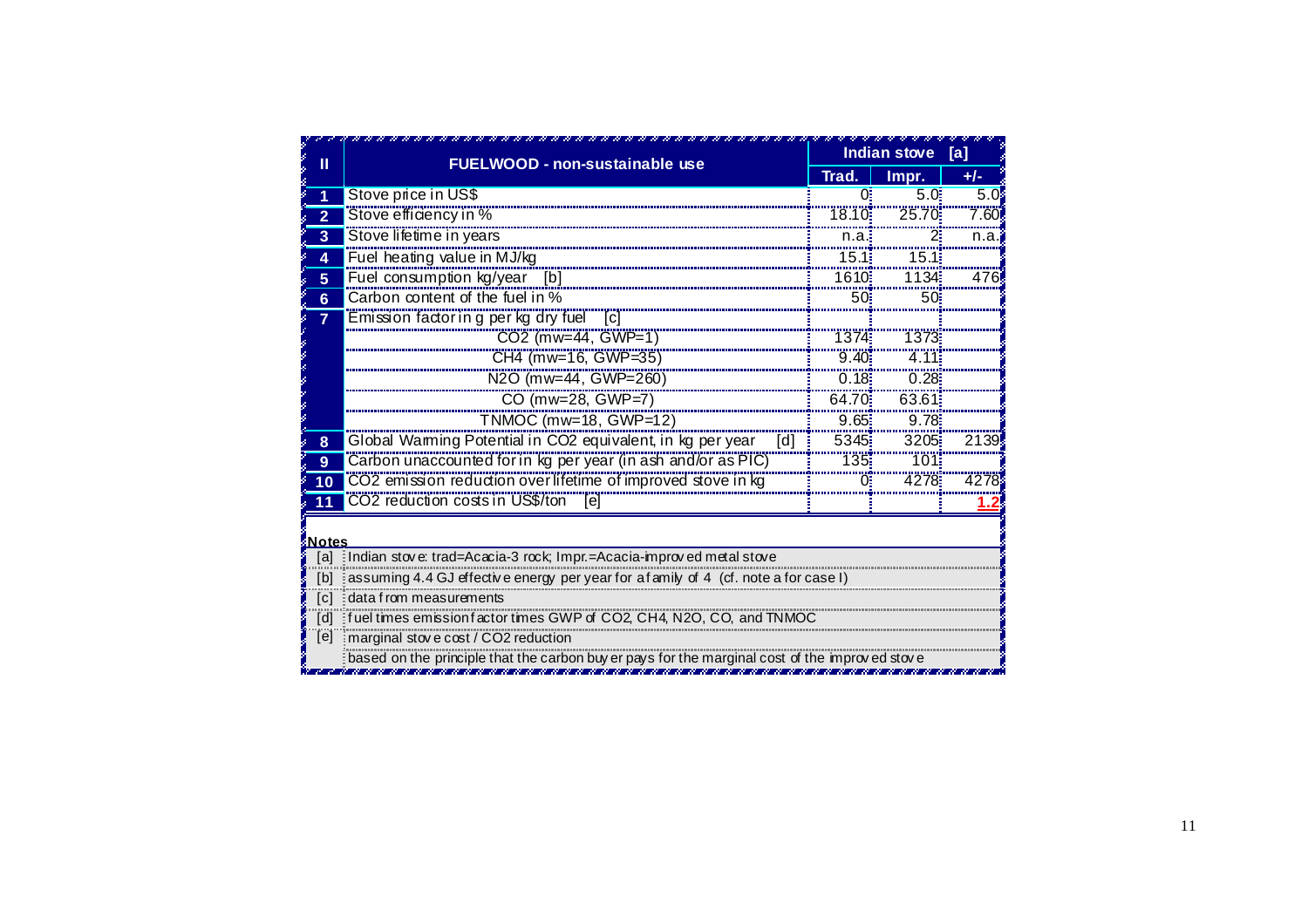|                |                                                                                                       | <b>Indian stove</b>                   | [a]           |       |
|----------------|-------------------------------------------------------------------------------------------------------|---------------------------------------|---------------|-------|
| Ш              | <b>FUELWOOD - sustainable use</b>                                                                     | Trad.                                 | Impr.         | $+/-$ |
|                | Stove price in US\$                                                                                   | 0                                     | $5.0^{\circ}$ | 5.0   |
| $\overline{2}$ | Stove efficiency in %                                                                                 | 18.10:                                | 25.70         | 7.60  |
| 3              | Stove lifetime in years                                                                               | n.a                                   |               | n.a.  |
| 4              | Fuel heating value in MJ/kg                                                                           | 15.1                                  | 15.15         |       |
| 5              | Fuel consumption kg/year<br>[b]                                                                       |                                       | 1134          | 476   |
| 6              | Carbon content of the fuel in %                                                                       | 50                                    | 50.           |       |
|                | Emission factor in g per kg dry fuel<br>$\lceil c \rceil$                                             |                                       |               |       |
|                | CO2 (mw=44, GWP=1)                                                                                    |                                       | 1373:         |       |
|                | CH4 (mw=16, GWP=35)                                                                                   | 9.40:                                 |               |       |
|                | N2O (mw=44, GWP=260)                                                                                  | $\overline{0.18}$ :                   | 0.285         |       |
|                | CO (mw=28, GWP=7)                                                                                     | $\begin{bmatrix} 64.70 \end{bmatrix}$ | 63.61         |       |
|                | TNMOC (mw=18, GWP=12)                                                                                 | $9.65\frac{1}{2}$                     | 9.78:         |       |
| 8              | Global Warming Potential in CO2 equivalent, in kg per year<br>$\lceil d \rceil$                       | 3133                                  | 1649:         | 1484  |
| 9              | Carbon unaccounted for in kg per year (in ash and/or as PIC)                                          | 135.                                  | 101           |       |
|                | CO2 emission reduction over lifetime of improved stove in kg                                          |                                       | 2968          | 2968  |
|                | CO2 reduction costs in US\$/ton<br>Tel                                                                |                                       |               |       |
| Notes          |                                                                                                       |                                       |               |       |
|                | [a] Indian stove trad=Acacia-3 rock; Impr.=Acacia-improved metal stove                                |                                       |               |       |
|                | [b] assuming 4.4 GJ effective energy per year for a family of 4 (cf. note a for case I)               |                                       |               |       |
| [c]            | data from measurements                                                                                |                                       |               |       |
| [d]            | the times emission factor times GWP of CH4, N2O, CO, and TNMOC; and CO2 neutral under sustainable use |                                       |               |       |
|                | [e] marginal stove cost / CO2 reduction                                                               |                                       |               |       |
|                | based on the principle that the carbon buy er pays for the marginal cost of the improved stove        |                                       |               |       |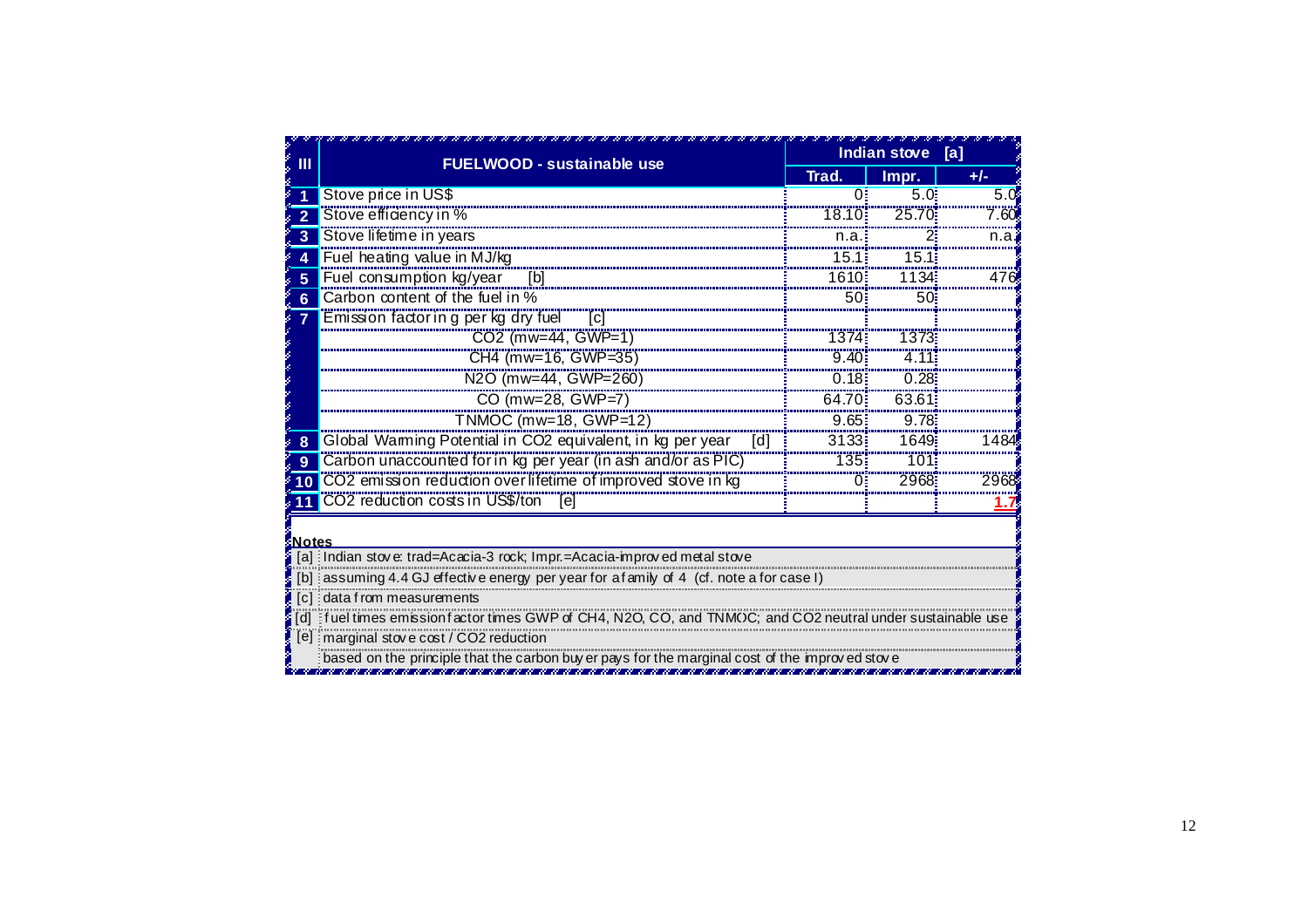| IV             | <b>CHARCOAL - sustainable use</b>                                                             | Thai stove [a]  |                   |         |  |  |  |  |  |
|----------------|-----------------------------------------------------------------------------------------------|-----------------|-------------------|---------|--|--|--|--|--|
|                |                                                                                               | Trad.           | Impr.             | $+/-$   |  |  |  |  |  |
|                | Stove price in US\$                                                                           | 1.5:            | $5.0\overline{5}$ | 3.5     |  |  |  |  |  |
| $\overline{2}$ | Stove efficiency in %                                                                         | 24.00           | 29.00             | 5.001   |  |  |  |  |  |
| 3              | Stove lifetime in years                                                                       |                 |                   |         |  |  |  |  |  |
| 4              | Fuel heating value in MJ/kg.                                                                  | 29.0            | 29.0              |         |  |  |  |  |  |
| 5              | Fuel consumption kg/year [b]                                                                  | 575             | 476:              | 99i     |  |  |  |  |  |
| 6              | Carbon content of the fuel in %                                                               | 80              | 80                |         |  |  |  |  |  |
| $\overline{7}$ | Emission factor in g per kg dry fuel<br>$\lceil c \rceil$                                     |                 |                   |         |  |  |  |  |  |
|                | CO2 (mw=44, GWP*=1)                                                                           | 2150            | 2300              | $-150i$ |  |  |  |  |  |
|                | CH4 (mw=16, GWP=35)                                                                           | 15 <sup>3</sup> | 15 <sup>3</sup>   |         |  |  |  |  |  |
|                | CO (mw=28, GWP=7)                                                                             | 300             | 170 <sub>i</sub>  | 130     |  |  |  |  |  |
| 8              | Global Warming Potential in CO2 equivalent, in kg per year [d]                                | 2726            | 1576              | 1150    |  |  |  |  |  |
| 9              | Carbon unaccounted for in kg per year (in ash and/or as PIC)                                  |                 | 25 <sup>2</sup>   |         |  |  |  |  |  |
| 10             | GWP of charcoal production (2.9kg CO2/kg charcoal)                                            | 1667            | <br>1379:         | 287     |  |  |  |  |  |
| 11             | CO2 emission reduction over lifetime of improved stove in kg                                  | ∩i              | 2875:             | 2875    |  |  |  |  |  |
| 12             | CO2 reduction costs in US\$/ton<br>[e]                                                        |                 |                   |         |  |  |  |  |  |
| Notes          |                                                                                               |                 |                   |         |  |  |  |  |  |
| [a]            | Thai stove: trad=traditional bucket stove; Impr.=improved bucket stove                        |                 |                   |         |  |  |  |  |  |
| [b]            | assuming 4.4 GJ effective energy per year for a family of 4 (cf. note a for case I)           |                 |                   |         |  |  |  |  |  |
| [c]            | idata from measurements                                                                       |                 |                   |         |  |  |  |  |  |
| [d]            | fuel times emission factor times GWP of CH4, N2O, CO; and CO2 neutral under sustainable use   |                 |                   |         |  |  |  |  |  |
|                | TNMOC assumed negligible                                                                      |                 |                   |         |  |  |  |  |  |
|                | [e] marginal stove cost / CO2 reduction                                                       |                 |                   |         |  |  |  |  |  |
|                | based on the principle that the carbon buyer pays for the marginal cost of the improved stove |                 |                   |         |  |  |  |  |  |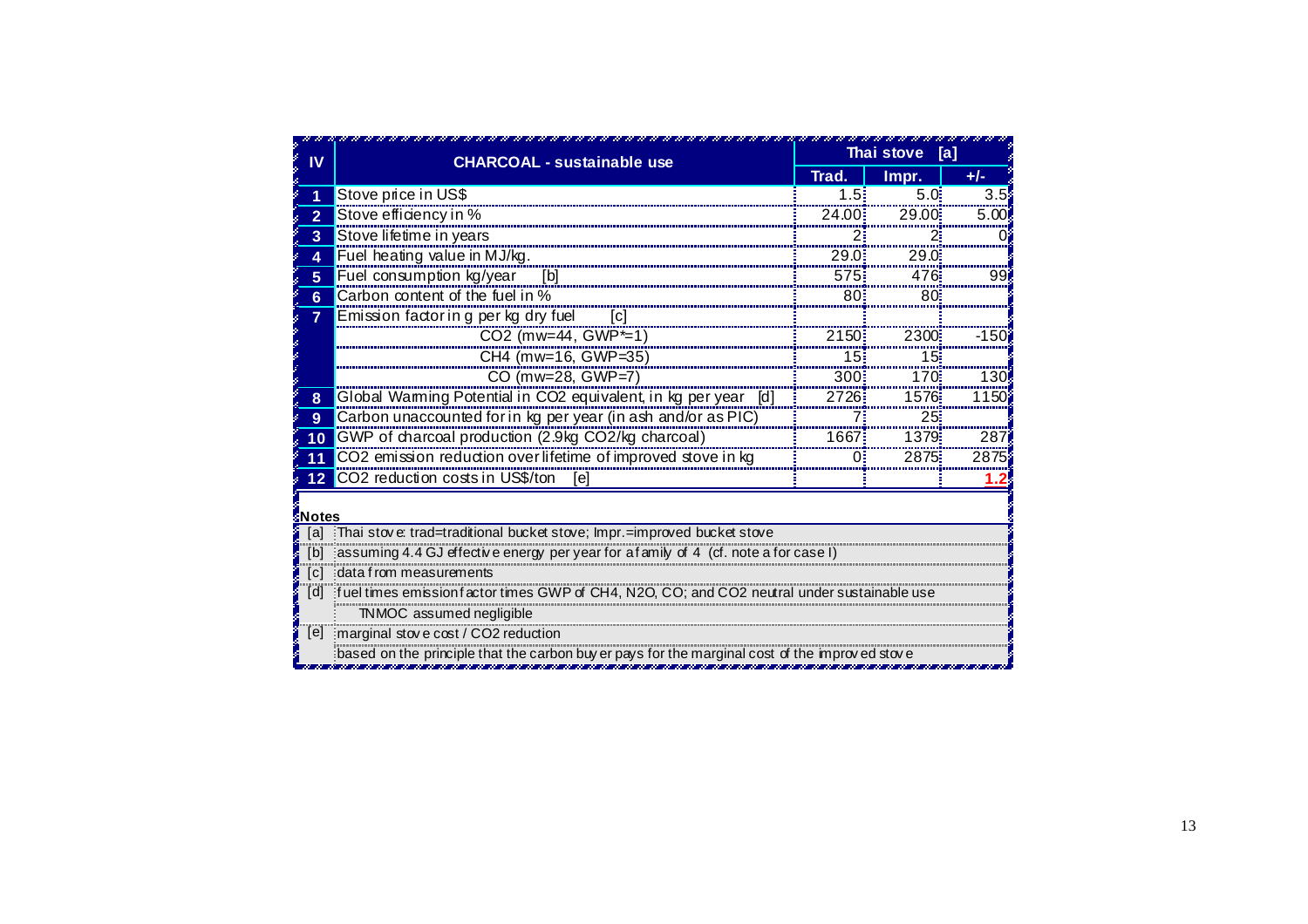|                         |                                                                                                                  |           | <b>Chinese stove</b> | [a]    |  |  |  |  |
|-------------------------|------------------------------------------------------------------------------------------------------------------|-----------|----------------------|--------|--|--|--|--|
| v                       | Substitution of coal by sustainable fuelwood                                                                     | Coal      | <b>Fuel</b><br>w ood | $+/-$  |  |  |  |  |
|                         | Stove price in US\$                                                                                              | $5.0^{1}$ | $5.0^{\circ}$        | 0.0    |  |  |  |  |
| $\overline{2}$          | Stove efficiency in %                                                                                            | 23.41     | 71.42                | -1.99. |  |  |  |  |
| $\overline{\mathbf{3}}$ | Stove lifetime in years                                                                                          |           |                      |        |  |  |  |  |
| $\boldsymbol{\Lambda}$  | Fuel heating value in MJ/kg                                                                                      | 19.2      | 16.2                 |        |  |  |  |  |
| $5\phantom{1}$          | Fuel price in US\$ per Ton<br>[b]                                                                                | 16.0      | 9.0                  | ח 7.   |  |  |  |  |
| $6\phantom{a}$          | Fuel consumption kg/year<br>lcl                                                                                  | 978       | 1264                 |        |  |  |  |  |
| $\overline{7}$          | Fuel costs in US\$/year for one family                                                                           | 15.7      | 11.4:                |        |  |  |  |  |
| 8                       | Carbon content of the fuel in %                                                                                  | 80        | 50                   |        |  |  |  |  |
| 9                       | Emission factor in g per kg dry fuel                                                                             |           |                      |        |  |  |  |  |
|                         | CO2 (mw=44, GWP=1)                                                                                               | 2550      | 1550                 |        |  |  |  |  |
|                         | CH4 (mw=16, GWP=35)                                                                                              | 0.02      | 7.92                 |        |  |  |  |  |
|                         | CO (mw=28, GWP=7)                                                                                                | 66.2      | 69.51                |        |  |  |  |  |
|                         | TNMOC (mw=18, GWP=12)                                                                                            | 0.02      | $-6.84$              |        |  |  |  |  |
| 10                      | Global Warming Potential in CO2 equivalent, in kg per year<br>[d]                                                | 3210      | 2311                 | 899    |  |  |  |  |
| 11                      | Carbon unaccounted for in kg per year (in ash and/or as PIC)                                                     | 74:       | 44                   |        |  |  |  |  |
| 12                      | CO2 emission reduction over lifetime of substituted stove in kg                                                  |           | 1798                 | 1798   |  |  |  |  |
| 13                      | CO2 reduction costs in US\$/ton<br>[e]                                                                           |           |                      |        |  |  |  |  |
|                         |                                                                                                                  |           |                      |        |  |  |  |  |
| <b>Notes</b>            | [a] Chinese stove: coal =metal stove without flue using honeycomb coal briquette;                                |           |                      |        |  |  |  |  |
|                         | fuelwood = metal stove without flue using fuelwood                                                               |           |                      |        |  |  |  |  |
| [b]                     | based on ORNL study on fuelwood plantation costs in Yunnan province in China [Hall, et al, 1993]                 |           |                      |        |  |  |  |  |
| $\lceil c \rceil$       | assuming 4.4 GJ effective energy per year for a family of 4 (cf. comment in Note 1 for case I)                   |           |                      |        |  |  |  |  |
|                         | fuel times emission factor times GWP of CO2, CH4, CO, and TNMOC; but CO2 neutral for sustainable                 |           |                      |        |  |  |  |  |
| [d]                     | f uelwood                                                                                                        |           |                      |        |  |  |  |  |
| [e]                     | imarginal stove cost / CO2 reduction                                                                             |           |                      |        |  |  |  |  |
|                         | based on the principle that the carbon buy er 'pays' for the marginalfuel cost (which are negative in this case) |           |                      |        |  |  |  |  |
|                         |                                                                                                                  |           |                      |        |  |  |  |  |
|                         |                                                                                                                  |           |                      |        |  |  |  |  |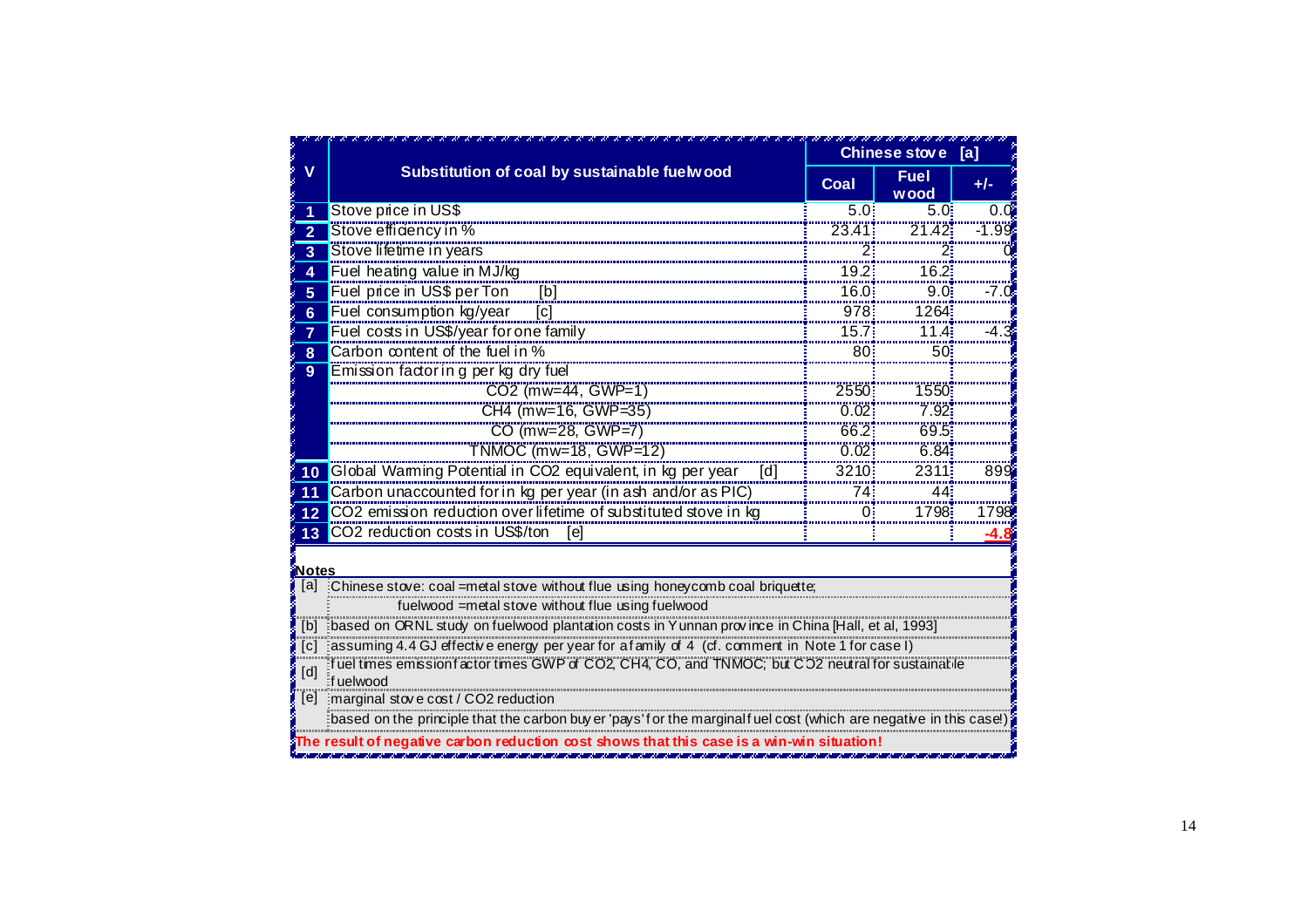| <b>Case</b> | improvement    | supply      | example  | CO <sub>2</sub><br>reduction<br>(Ton/ lifetime) | <b>CO2</b> reduction<br>(US\$/Ton) |
|-------------|----------------|-------------|----------|-------------------------------------------------|------------------------------------|
|             | wood stove     | scarce      | Thailand | 3.0                                             | 0.8                                |
| Ш           | wood stove     | scarce      | India    | 4.3                                             | 1.2                                |
| Ш           | wood stove     | sustainable | India    | 3.0                                             | 1.7                                |
| IV          | charcoal stove | sustainable | Thailand | 2.9                                             | 1.2                                |
| v           | wood for coal  | sustainable | China    | 1.8                                             | $-4.8$                             |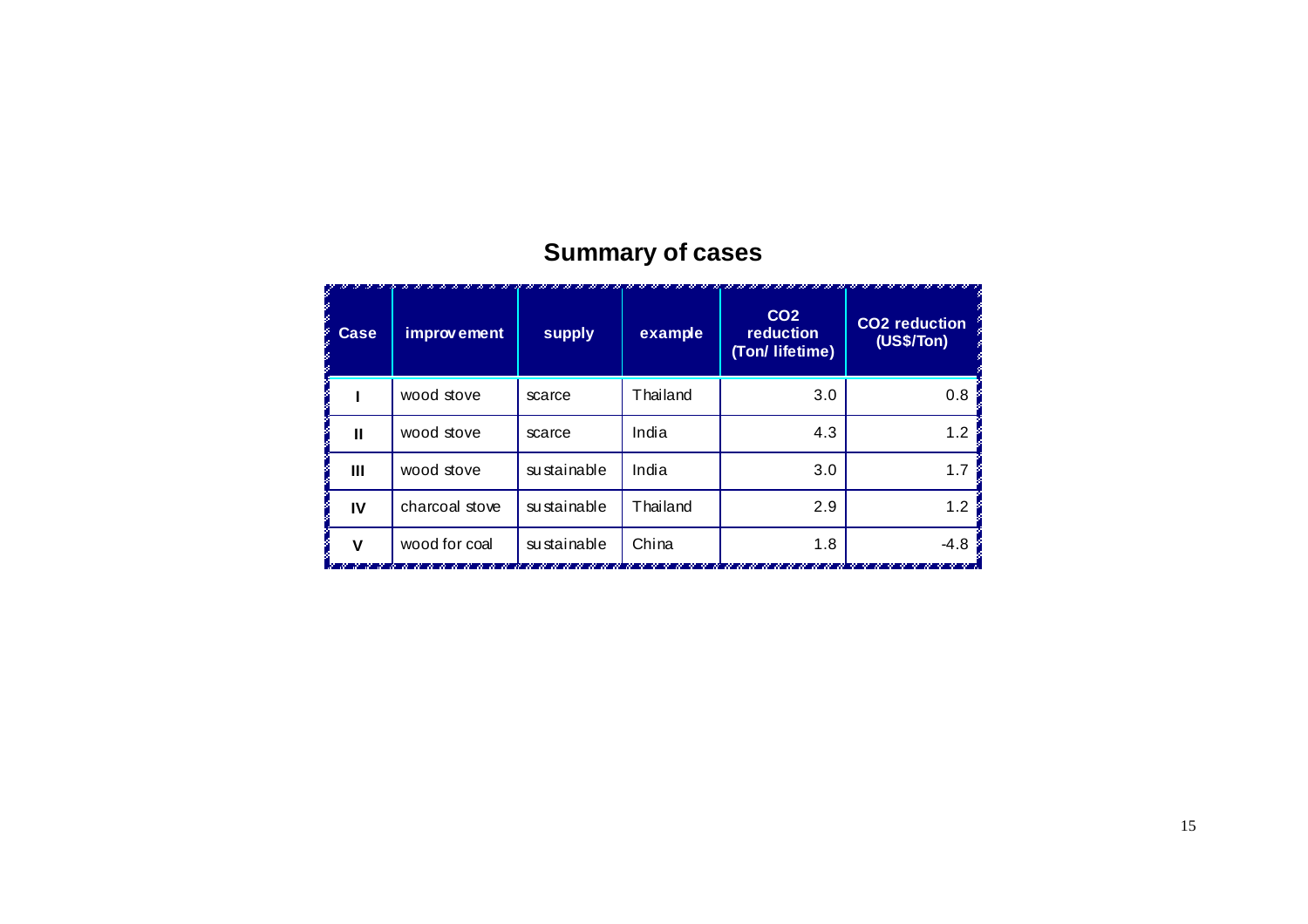|                    | <b>STOVE PROJECT COSTS</b> |                |       |                         |                       |                 |                  |  |  |  |
|--------------------|----------------------------|----------------|-------|-------------------------|-----------------------|-----------------|------------------|--|--|--|
| <b>STAFFING</b>    | phase                      | experts        | month | <b>Staff X</b><br>month | US\$/month<br>(x1000) | US\$<br>(x1000) | US\$<br>(x1000)  |  |  |  |
|                    | $\Omega$                   | 1              | 3     | 3                       | $\overline{2}$        | 6               |                  |  |  |  |
|                    | 1                          | $\overline{2}$ | 6     | 12                      | 2                     | 24              |                  |  |  |  |
|                    | $\overline{2}$             | 3              | 9     | 27                      | $\overline{2}$        | 54              |                  |  |  |  |
|                    | 3                          | 3              | 6     | 18                      | $\overline{2}$        | 36              |                  |  |  |  |
|                    | 4                          | 3              | 24    | 72                      | $\overline{2}$        | 144             |                  |  |  |  |
|                    | 5                          | $\overline{2}$ | 24    | 48                      | $\overline{2}$        | 96              |                  |  |  |  |
|                    |                            |                |       | 180                     | 2                     | 360             | 360 <sub>1</sub> |  |  |  |
| <b>OTHER</b>       | office                     |                | 66    |                         |                       | 66              |                  |  |  |  |
|                    | training                   |                |       |                         |                       | 100             |                  |  |  |  |
|                    | travels                    |                |       |                         |                       |                 |                  |  |  |  |
|                    | promotion                  |                |       |                         |                       | 150             |                  |  |  |  |
| unallocated        |                            |                |       |                         |                       |                 |                  |  |  |  |
|                    |                            |                |       |                         |                       | 440             | 440              |  |  |  |
| <b>GRAND TOTAL</b> |                            |                |       |                         |                       |                 | 800              |  |  |  |

# **Annex 3 Stove project costs**